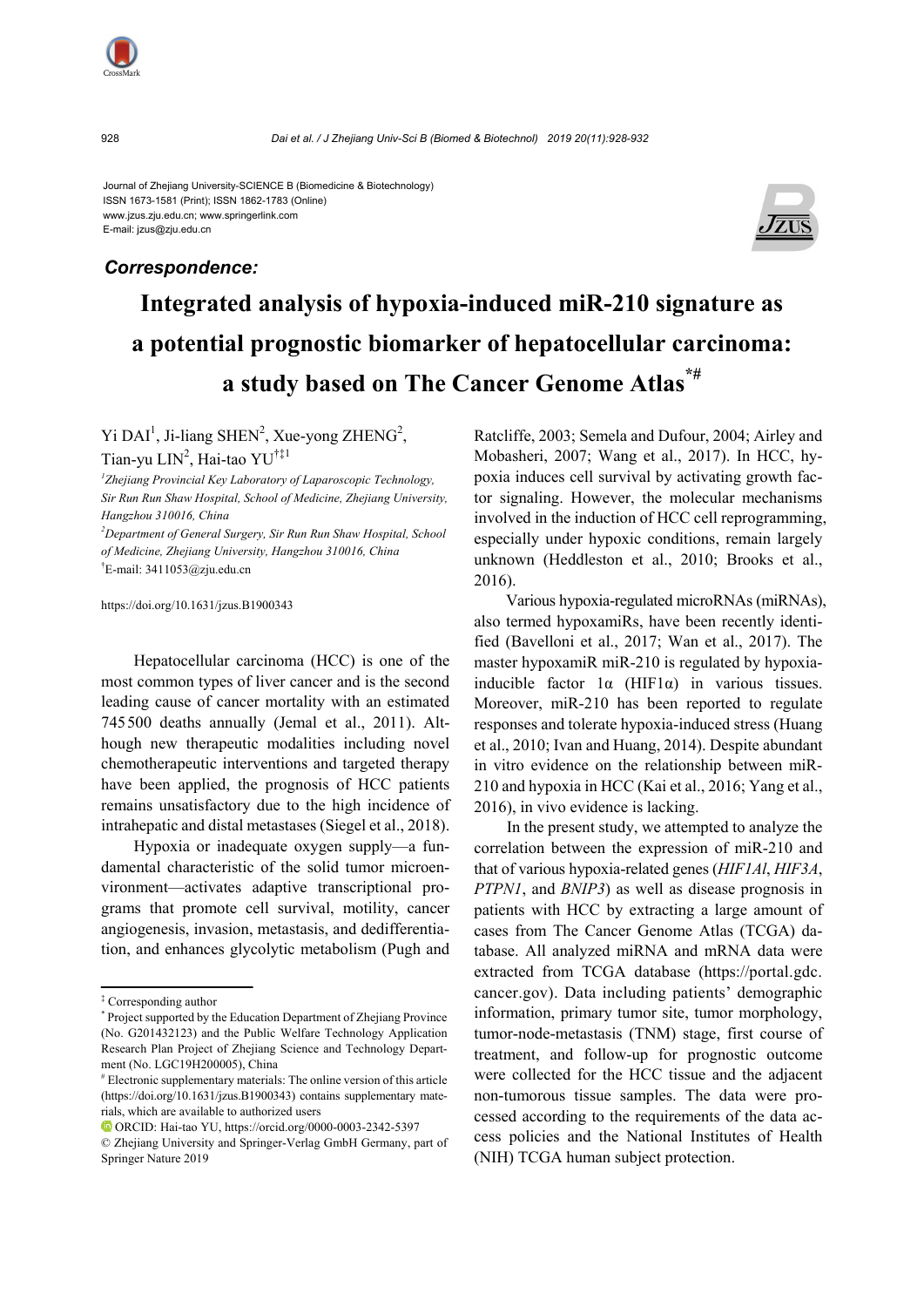All patients were pathologically diagnosed with HCC from 1995 to 2013 using the morphological code C22.0. Patients, who received pre- or postoperative treatments, died within 30 d post-surgery, or with unknown survival time, were excluded. As shown in Table S1, 424 cases conforming to the inclusion criteria were chosen for the present study. The surgical treatment for HCC in the study included segmental resection, lobectomy, and extended lobectomy.

The results were statistically analyzed using GraphPad Prism, Version 6 (GraphPad Software Inc., CA, USA). The inter-group comparison of the miR-210 expression level was performed using Student's *t*-test. Survival analysis was computed using the Kaplan-Meier method and significance was assessed using the log-rank test. Multivariate analysis with the Cox regression model was used to examine the combined effects. Additionally, the linear regression model was used for discerning the relationship between miR-210 expression and the hypoxia-related genes (*HIF1α*, *HIF3α*, *PTPN1*, and *BNIP3*). For all statistical analyses, *P*-value of <0.05 was considered statistically significant.

During the 20-year study period, a total of 424 patients with HCC, including 141 males and 283 females, were identified. Of these, 169 were less than 60 years old, and 255 aged more than or equal to 60 years. The clinicopathological parameters of the patients are shown in Table S1. To explore the potential role of miR-210 as a hypoxamiR, miR-210 expression in the 424 patients with HCC was characterized. Intriguingly, miR-210 expression was robustly upregulated in the advanced T stages compared to that in the early T stages (T1 vs. T3,  $P=0.002$ ; T1 vs. T4, *P*=0.045; T2 vs. T3, *P*=0.043; Fig. 1a). miR-210 expression also correlated with the pathological grade  $(G1 \text{ vs. } G3, P=0.012)$  and the TNM stage (stage I vs. stages III+IV, *P*=0.001; stage II vs. stages III+IV, *P*= 0.023; Figs. 1b and 1d). However, miR-210 expression was not associated with metastasis (Fig. 1c), gender, age at diagnosis, year of diagnosis, or fibrosis score (data not shown).

Next, we investigated the correlation between miR-210 expression and disease prognosis in patients with HCC. Disease-free survival (DFS) was calculated along with overall survival (OS). Patients with upregulated miR-210 expression had shorter median DFS than those with low miR-210 expression (Fig. 2a, Table S2). The median DFS time in the patients



**Fig. 1 miR-210 expression in advanced hepatocellular carcinoma (HCC)** 

(a) miR-210 expression in the advanced T stages was higher than that in the early T stages. (b) miR-210 expression in G3 (poorly differentiated) was higher than that in G1 (well differentiated). (c) The difference in miR-210 expression between the non-metastatic HCC and metastatic HCC tissues was not statistically significant. (d) miR-210 expression in the advanced tumor-node-metastasis (TNM) stage was higher than that in the early TNM stage. \*  $P<0.05$ , \*\*\*  $P<0.01$ , \*\*\*\*  $P<0.0001$ 

with upregulated miR-210 expression was 1560.6 d and in those with low miR-210 expression was 1805.5 d (*P*=0.036; Table S2, Fig. 2a). However, the difference in the median OS time between the patients with low and high miR-210 expression was not significant (*P*=0.449; Table S2, Fig. 2b). Furthermore, previously reported clinicopathological characteristics, such as age at diagnosis (*P*=0.003), pathological grade (*P*= 3.218×10<sup>−</sup>45), fibrosis score (*P*=0.002), T stage (*P*= 0.001), M stage (*P*=0.042), and TNM stage (*P*=  $1.274\times10^{-21}$ ), were associated with HCC prognosis (Table S2). However, in the multivariate Cox regression model, the difference in the median DFS time between the patients with low and high miR-210 expression was not significant (*P*=0.957; Table S2).

To further investigate the role of miR-210, the correlation between the expression of miR-210 and the hypoxia-related genes (*HIF1α*, *HIF3α*, *PTPN1*, and *BNIP3*) was investigated. A positive correlation between miR-210 and *HIF1α* expression (*R*=0.078, *P*=0.0068; Fig. 3a) and a negative correlation between miR-210 and *HIF3α* expression (*R*=−0.0102, *P*=0.0291; Fig. 3b) were observed. However, the associations between miR-210 and *PTPN1* (*P*=0.3909; Fig. 3c), and between miR-210 and *BNIP3* (*P*=0.7483; Fig. 3d) expression were not statistically significant.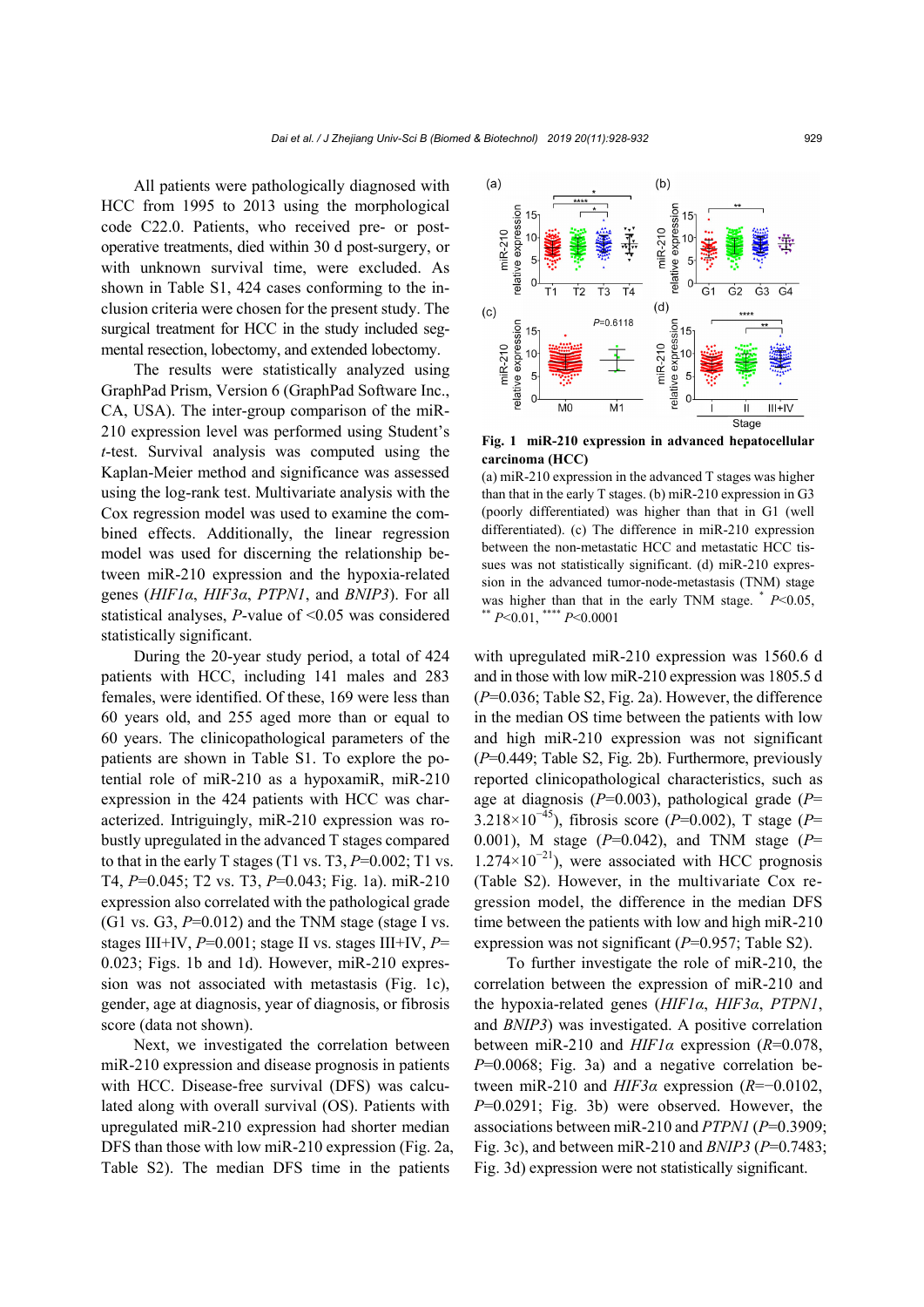

**Fig. 2 Correlation between miR-210 expression and the survival of patients with hepatocellular carcinoma (HCC)** 

(a) Kaplan-Meier curves of disease-free survival (DFS) in patients with HCC according to miR-210 expression. (b) Kaplan-Meier curves of overall survival (OS) in patients with HCC according to miR-210 expression



**Fig. 3 Linear regression analysis demonstrating the correlation between the expression of miR-210 and the hypoxia-related genes** 

(a) miR-210 expression positively correlated with *HIF1α* expression. (b) miR-210 expression inversely correlated with  $HIF3\alpha$  expression. (c, d) The associations between miR-210 and *PTPN1* expression, and between miR-210 and *BNIP3* expression were not significant

Similar to previous studies (Yang et al., 2016; Wang and Zheng, 2018), miR-210 along with other clinicopathological factors, including age, pathological grade, T, M, and TNM stages, was considered prognostic factors for DFS in this study. However, in the multivariate Cox regression model, miR-210 expression did not have a significant impact on DFS. Furthermore, univariate analysis demonstrated that the clinicopathological factors, but not miR-210 expression, affected OS. Based on this result, the multivariate Cox regression model was not applied for further analysis. Thus miR-210 expression is not an independent prognostic factor for DFS or OS.

In vitro evidence showed that miR-210 mediates hypoxia-induced HCC cell metastasis by promoting the migration and invasion of HCC cells (Ying et al., 2011). Several molecular mechanisms are involved in the induction of HCC metastasis, chemotherapeutic resistance, and radiotherapeutic resistance by miR-210 via the hypoxia pathway. miR-210 attenuates hypoxiainduced cell apoptosis by directly targeting *HIF1α* and inhibiting the *HIF1α* pathway in the hypoxic kidney lesions (Liu et al., 2017). It has also been reported that *HIF1α* suppression is regulated by a feedback loop consisting of *HIF1α*/miR-210/*HIF3α* (Kai et al., 2016). However, recent evidences have shown that *HIF3α* suppression by HIF1α-induced miR-210 downregulates *HIF1α* expression and constitutes a feed-forward hypoxic regulatory loop (Silakit et al., 2018). In the present study, a positive correlation between the expression of miR-210 and *HIF1α*, and a negative correlation between the expression of miR-210 and *HIF3α* were observed via linear regression analysis. Thus, the present study provides further evidence on the feed-forward hypoxic regulatory loop. The present evaluation of the correlation between the expression of miR-210 and *BNIP3* and that between miR-210 and *PTPN1* demonstrated no statistical significance. The findings of this study are contrary to those of previous studies. A possible reason may be the different tumor types included in this study. Further verification through in vitro studies in HCC cell lines is warranted.

In conclusion, upregulated miR-210 expression is significantly associated with the advanced TNM stage of HCC and poor DFS of HCC patients. However, miR-210 is not an independent prognostic factor for HCC patients. Moreover, miR-210 expression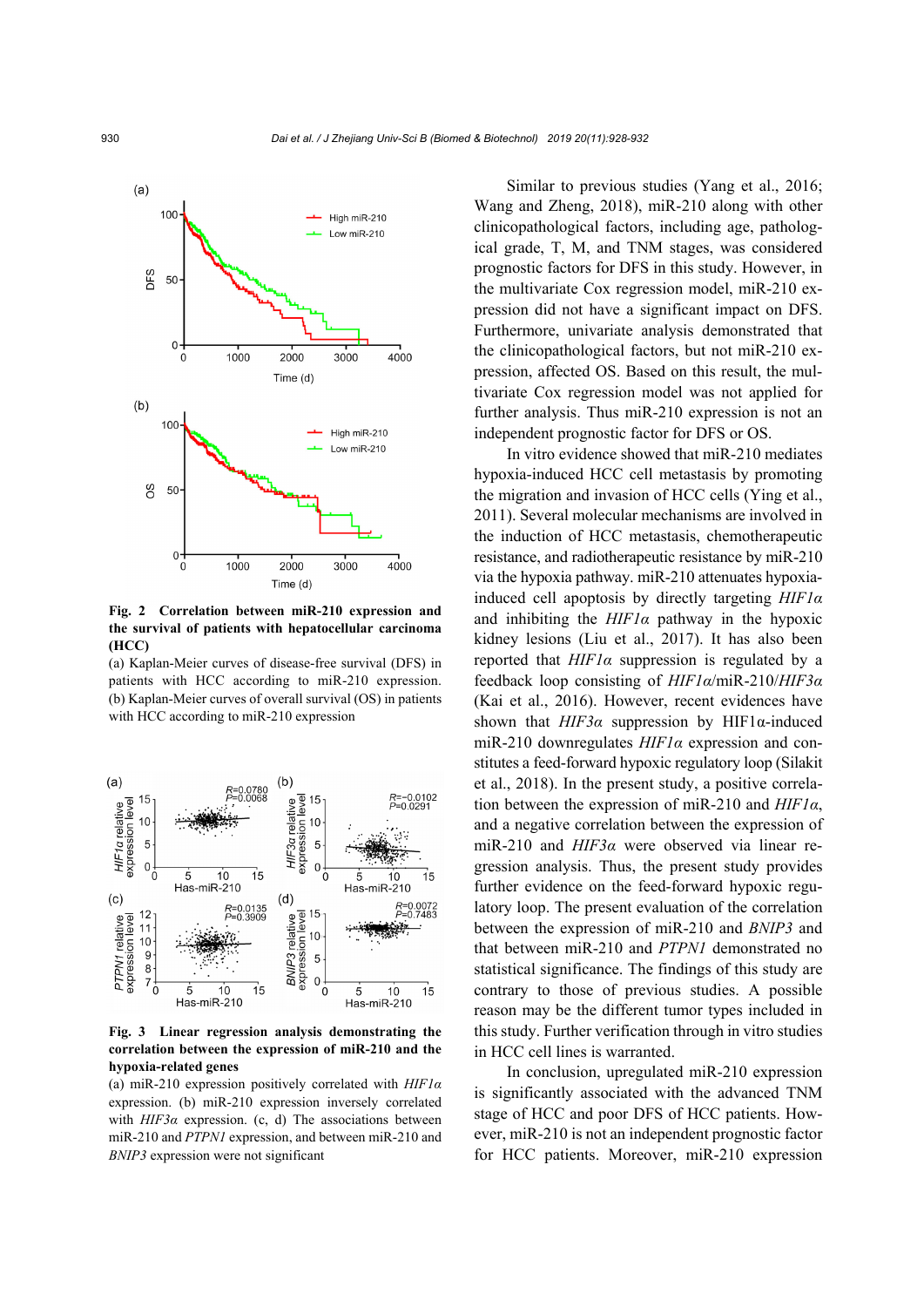positively correlated with *HIF1α* expression and inversely correlated with *HIF3α* expression.

### **Contributors**

Yi DAI performed data analysis, and wrote and edited the manuscript. Ji-liang SHEN, Xue-yong ZHENG, and Tian-yu LIN collected the data. Hai-tao YU contributed to the study design, data analysis, and editing of the manuscript. All authors have read and approved the final manuscript and had full access to all the data in the study. All authors take responsibility for the integrity and security of the data.

#### **Compliance with ethics guidelines**

- Yi DAI, Ji-liang SHEN, Xue-yong ZHENG, Tian-yu LIN, and Hai-tao YU declare that they have no conflict of interest.
- This article does not contain any studies with human or animal subjects performed by any of the authors.

#### **References**

- Airley RE, Mobasheri A, 2007. Hypoxic regulation of glucose transport, anaerobic metabolism and angiogenesis in cancer: novel pathways and targets for anticancer therapeutics. *Chemotherapy*, 53(4):233-256. https://doi.org/10.1159/000104457
- Bavelloni A, Ramazzotti G, Poli A, et al., 2017. MiRNA-210: a current overview. *Anticancer Res*, 37(12):6511-6521. https://doi.org/10.21873/anticanres.12107
- Brooks DL, Schwab LP, Krutilina R, et al., 2016. ITGA6 is directly regulated by hypoxia-inducible factors and enriches for cancer stem cell activity and invasion in metastatic breast cancer models. *Mol Cancer*, 15:26. https://doi.org/10.1186/s12943-016-0510-x
- Heddleston JM, Li Z, Lathia JD, et al., 2010. Hypoxia inducible factors in cancer stem cells. *Br J Cancer*, 102(5): 789-795.

https://doi.org/10.1038/sj.bjc.6605551

- Huang X, Le QT, Giaccia AJ, 2010. MiR-210—micromanager of the hypoxia pathway. *Trends Mol Med*, 16(5):230-237. https://doi.org/10.1016/j.molmed.2010.03.004
- Ivan M, Huang X, 2014. MiR-210: fine-tuning the hypoxic response. *In*: Koumenis C, Hammond E, Giaccia A (Eds.), Tumor Microenvironment and Cellular Stress: Signaling, Metabolism, Imaging, and Therapeutic Targets. Springer, New York, p.205-227.

https://doi.org/10.1007/978-1-4614-5915-6\_10

- Jemal A, Bray F, Center MM, et al., 2011. Global cancer statistics. *CA Cancer J Clin*, 61(2):69-90. https://doi.org/10.3322/caac.20107
- Kai AKL, Chan LK, Lo RCL, et al., 2016. Down-regulation of TIMP2 by HIF-1α/miR-210/HIF-3α regulatory feedback circuit enhances cancer metastasis in hepatocellular carcinoma. *Hepatology*, 64(2):473-487. https://doi.org/10.1002/hep.28577
- Liu LL, Li DH, He YL, et al., 2017. miR-210 protects renal cell against hypoxia-induced apoptosis by targeting HIF-1 alpha. *Mol Med*, 23:258-271.

https://doi.org/10.2119/molmed.2017.00013

- Pugh CW, Ratcliffe PJ, 2003. Regulation of angiogenesis by hypoxia: role of the HIF system. *Nat Med*, 9(6):677-684. https://doi.org/10.1038/nm0603-677
- Semela D, Dufour JF, 2004. Angiogenesis and hepatocellular carcinoma. *J Hepatol*, 41(5):864-880. https://doi.org/10.1016/j.jhep.2004.09.006
- Siegel RL, Miller KD, Jemal A, 2018. Cancer statistics, 2018. *CA Cancer J Clin*, 68(1):7-30. https://doi.org/10.3322/caac.21442
- Silakit R, Kitirat Y, Thongchot S, et al., 2018. Potential role of HIF-1-responsive microRNA210/HIF3 axis on gemcitabine resistance in cholangiocarcinoma cells. *PLoS ONE*, 13(6):e0199827.

https://doi.org/10.1371/journal.pone.0199827

- Wan LL, Zhang DQ, Zhang JN, et al., 2017. Antihepatocarcinoma activity of TT-1, an analog of melittin, combined with interferon-α via promoting the interaction of NKG2D and MICA. *J Zhejiang Univ-Sci B (Biomed & Biotechnol)*, 18(6):522-531. https://doi.org/10.1631/jzus.B1600369
- Wang LY, Zheng SS, 2018. Advances in predicting the prognosis of hepatocellular carcinoma recipients after liver transplantation. *J Zhejiang Univ-Sci B (Biomed & Biotechnol)*, 19(7):497-504.

https://doi.org/10.1631/jzus.B1700156 Wang ZD, Qu FY, Chen YY, et al., 2017. Involvement of

- microRNA-718, a new regulator of EGR3, in regulation of malignant phenotype of HCC cells. *J Zhejiang Univ-Sci B (Biomed & Biotechnol)*, 18(1):27-36. https://doi.org/10.1631/jzus.B1600205
- Yang Y, Zhang J, Xia T, et al., 2016. MicroRNA-210 promotes cancer angiogenesis by targeting fibroblast growth factor receptor-like 1 in hepatocellular carcinoma. *Oncol Rep*, 36(5):2553-2562.

https://doi.org/10.3892/or.2016.5129

Ying Q, Liang LH, Guo WJ, et al., 2011. Hypoxia-inducible microRNA-210 augments the metastatic potential of tumor cells by targeting vacuole membrane protein 1 in hepatocellular carcinoma. *Hepatology*, 54(6):2064-2075. https://doi.org/10.1002/hep.24614

## **List of electronic supplementary materials**

Table S1 Clinicopathological parameters of the patients

Table S2 Univariate and multivariate analyses of survival in 424 patients with HCC according to clinicopathologic factors and miR-210 expression

# 中文概要

# 题 目:一项基于肿瘤基因数据库关于综合分析缺氧导致 的肝细胞癌的蛋白预测标志物 **miR-210** 变化的 研究